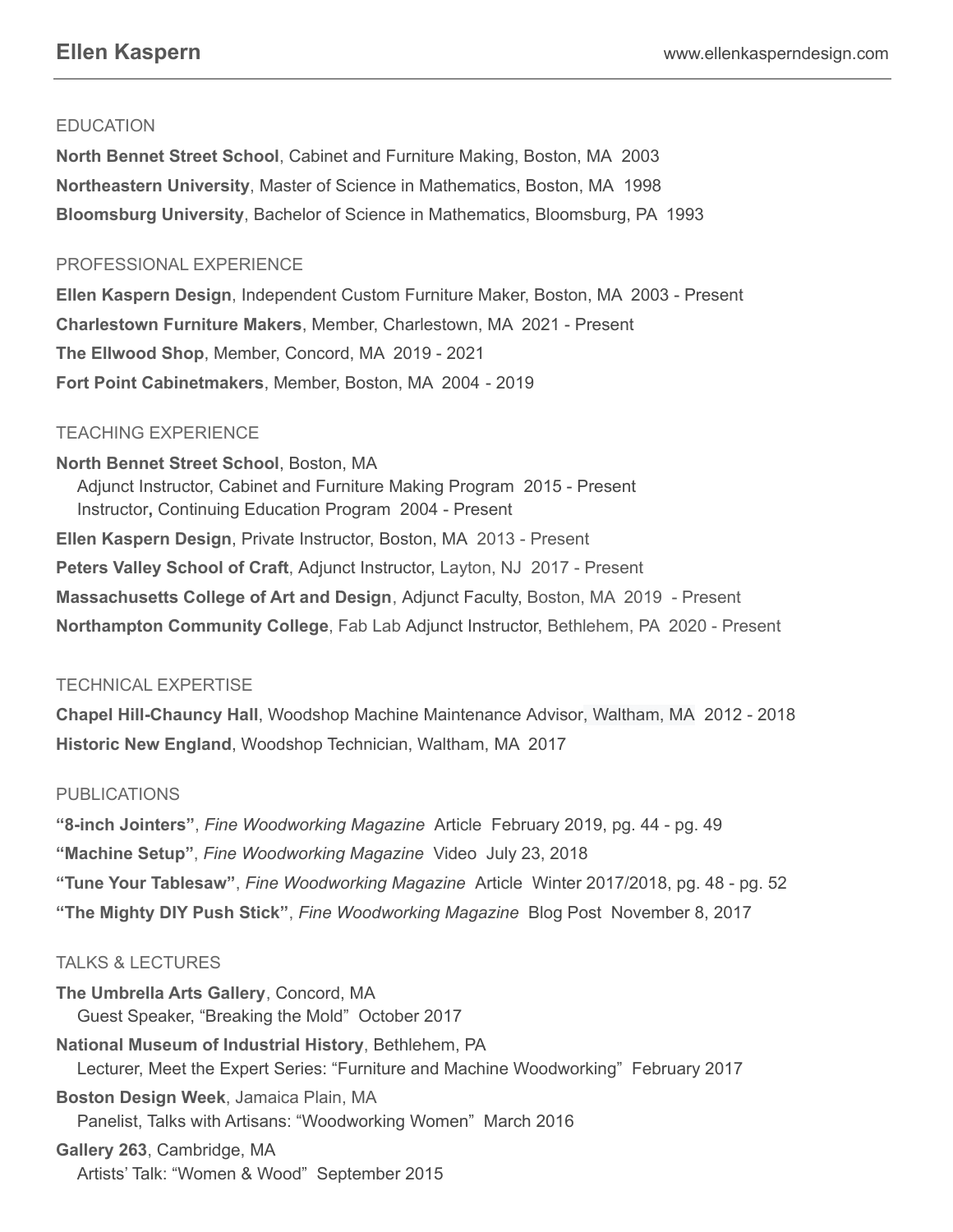### DEMONSTRATIONS

**Nichols House Museum**, Inlay Demonstration, Boston, MA August 2019 **Nichols House Museum**, Carving Demonstration, Boston, MA August 2018 **Fruitlands Museum**, Traditional Joinery Demonstration, Harvard, MA September 2017 **Penland School of Crafts**, Inlay Demonstration, Penland, NC April 2017 **Society of Arts & Crafts**, Inlay Demonstration, Radius Exhibit, Boston, MA October 2017 **Fuller Craft Museum**, Inlay Demonstration, Studio Discoveries, Brockton, MA January 2016 **Peabody Essex Museum**, Inlay Demonstration & Workshop, Studio Discoveries, Salem, MA Nov 2014 **Land's Sake**, Community Forest Outreach Event, Weston, MA October 2014 **Plimouth Plantation**, #I{CRAFT} HISTORY, Plymouth, MA September 2014 **The Society of Boston Architects**, Urban Timber: From Seed to City, Boston, MA September 2014 **Hancock Shaker Village**, Woodworking Weekend, Hancock, MA September 2014 **Concord Museum**, Four Centuries of Massachusetts Furniture, Concord, MA Meet the Craftsman November 2014

**Old Sturbridge Village,** Four Centuries of Massachusetts Furniture, Sturbridge, MA Sand Shaded Fan Demonstrations, Nathan Lombard Exhibit October 2013 - April 2014

#### EXHIBITIONS

**Solo Exhibition: Furniture & Decorative Objects**, Moravian Hall Square, Nazareth, PA, 2021 **Making Matters: Fresh Perspectives in Fine Craft**, Peters Valley School of Craft, Layton, NJ 2021 **Making Matters: Fresh Perspectives in Fine Craft**, Peters Valley School of Craft, Layton, NJ 2020 **Required Reading**, Boston Athenaeum, Boston, MA 2019 - 2020 **Solo Exhibition: Furniture & Decorative Objects**, The Abbey Studio, Marblehead, MA 2020 **Contemporary Traditions**, The Umbrella Art Gallery, Concord, MA 2017 **Making Matters: Fresh Perspectives in Fine Craft**, Peters Valley School of Craft, Layton, NJ 2017 **Women & Wood**, Gallery 263, Cambridge, MA 2015

#### JURIED SHOWS

**North Bennet Street School Student & Alumni Exhibit**, Two International Place, Boston, MA 2018 **Conversations in Craft**, Fruitlands Museum, Harvard, MA 2017 **Reclaimed**, Mosesian Center for the Arts, Watertown, MA 2017 **North Bennet Street School Student & Alumni Exhibit**, Windgate Gallery, Boston, MA 2017 **Radius**, Society of Arts & Crafts, Boston, MA 2016 **Chelsea Art Walk**, Pearl Street Gallery, Chelsea, MA 2016 **North Bennet Street School Student & Alumni Exhibit**, Windgate Gallery, Boston, MA 2016 **North Bennet Street School Student & Alumni Exhibit**, Windgate Gallery, Boston, MA 2015 **Summer Juried Exhibition: FOLK**, Gallery 263, Cambridge, MA 2014 **North Bennet Street School Student & Alumni Exhibit**, Two International Place, Boston, MA 2014 **North Bennet Street School Alumni Exhibit**, Copley Place, Boston, MA 2005